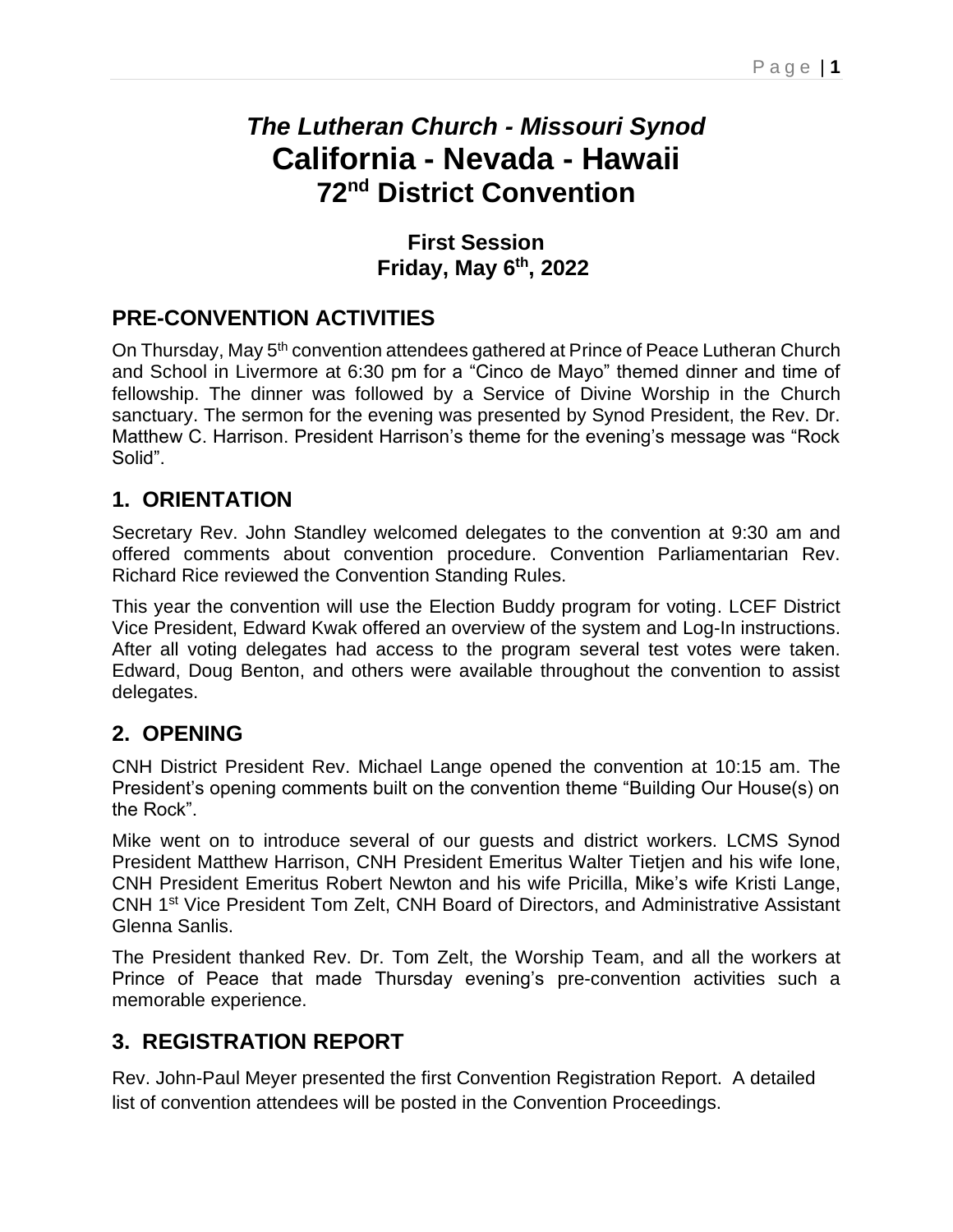Voting Lay Delegates = 76

Voting Pastoral Delegates = 67

#### *Total Voting Delegates = 143*

Total Non-Voting Participants = 100

#### *Total Registered = 243*

### **4. ADOPTION OF THE STANDING RULES**

President Lange asked for a motion to approve the Standing Rules that were read by Parliamentarian Rick Rice during the Orientation. *A motion was made and seconded to adopt the Standing Rules. The motion was approved.* 

### **5. ADOPTION OF THE AGENDA**

The President asked for a motion to approve the Convention Agenda as posted earlier by email. *A motion was made and seconded to adopt the Convention Agenda. The motion was approved.*

### **6. OPENING DEVOTION**

Rev. Mark Whittaker, Senior Administrative Pastor of Peace Lutheran Church – Arroyo Grande, CA offered the opening devotion. In his devotion Rev. Whittaker followed the Convention theme "Building Our House(s) on the Rock" noting that the Rock is no mere concept, rather it is a new reality. Building Our House(s) on the Rock is a complete reorientation of life.

Peter denied Christ, later Jesus appears to Peter with His peace (Shalom). Christ's peace was life-changing for Peter just as it is for us. What would it be like to see Jesus in the tomb and then three days later be in the presence of the Risen Lord? Peter was changed forever, as are we.

Mark used a series of Scripture readings in his devotion. That list can be found in the addendum to the convention minutes. The time of devotion was closed with prayer and singing of the hymn *"Now All the Vault of Heaven Resounds"* LSB 465

### **7. MEMORIAL ROLL CALL**

President Lange called the names of the Ordained and Commissioned Ministers that were called to glory in the past Quadrennium. The list of these names can be found in the Convention Proceedings workbook.

#### **8. DISTRICT PRESIDENT'S REPORT – PART 1**

President Lange offered opening remarks reflecting on the challenges in the District over the past four years. A video was shown building on the theme of the convention – *Building Our House(s) on the Rock*. (*Check the Convention Website for Convention Videos).*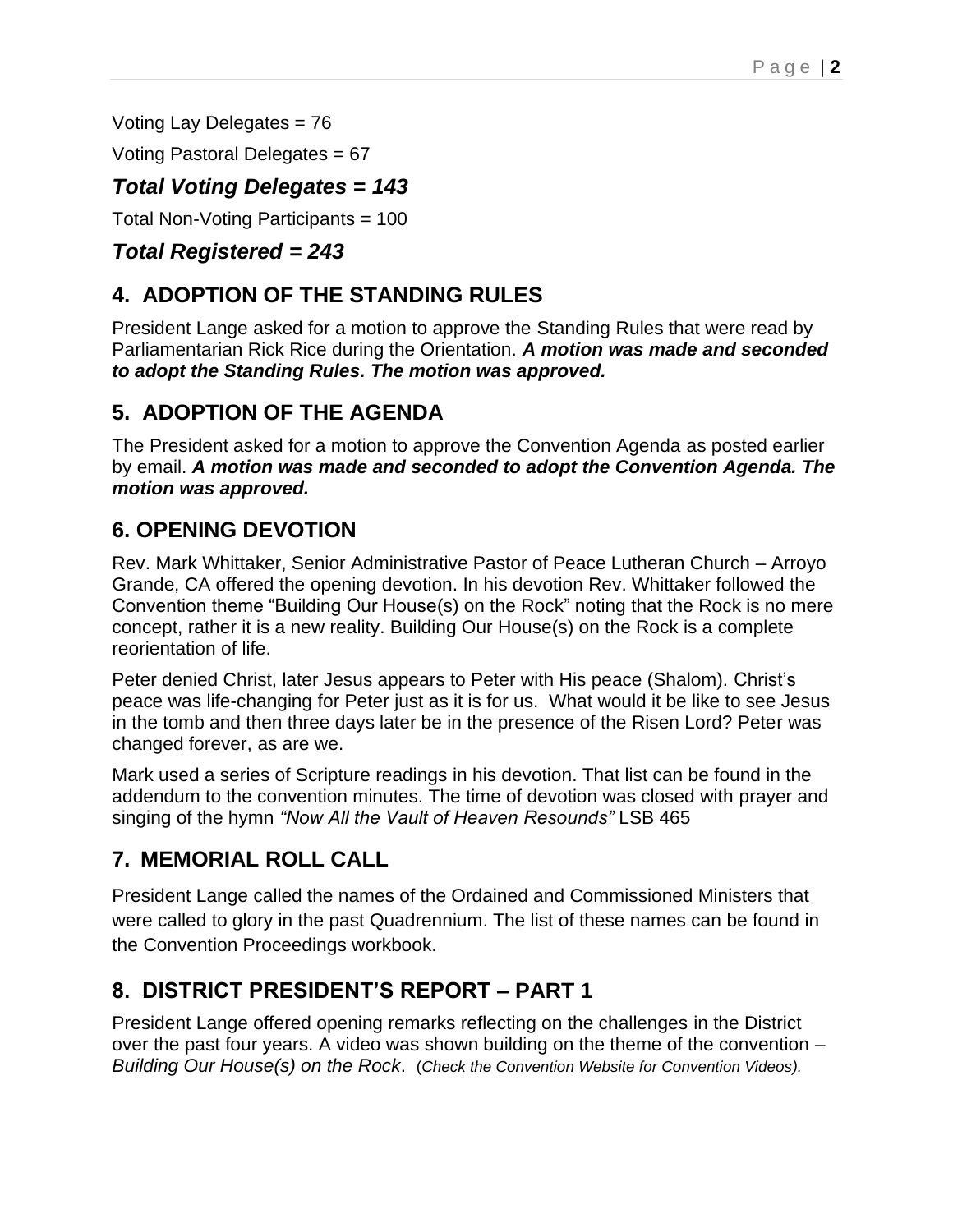Mike introduced Joel Wahlers who serves as Assistant to the President - Education. Joel spoke briefly about the Strategic Ministry Plan (SMP) that has been developed by the president and staff as a strategic plan for district operations. Joel reviewed the five components of the plan – Mission / Vision / Values / Goals / Initiatives.

Joe Robb – Assistant to the President – Missions introduced a video featuring the Mercy Hollistic Ministry led by Rev. Berhanu Didanu. The ministry offers showers and other basic needs to the homeless community in the Greater Sacramento Area.

Mike added additional comments to conclude the first part of his report.

## **9. WELCOME TO NEW DISTRICT CONGREGATIONS**

The President welcomed representatives of two new district congregations, St. Matthew's – Kauai, Hawaii, and Shepherd of the Valley – Galt, CA to the podium. Members of the third congregation Trinity – Chowchilla, CA were not able to attend. The Lay members representing St. Matthew's and Shepherd of the Valley met with Secretary Standley to sign the district's constitution.

## **10. ELECTION PROCEDURES**

Rev. Rob Weller, Chair of the Elections Committee thanked his committee and offered comments concerning election procedures. The Chair advised that nominations from the floor would be accepted for all elections except for President and First Vice President. Permission from the nominee and a short Bio would be required for all floor nominations. Rob also reviewed the process that is proposed for elections in the Regional Caucuses.

## **11. ELECTION OF THE DISTRICT PRESIDENT**

Nominees for the office of President were:

Rev. Jason Bredeson – Accepted Nomination

Rev. Michael Lange – Accepted Nomination

Rev. Todd Pepperkorn – No longer in CNH District

Rev. Dr. Thomas Zelt – Declined Nomination

A prayer was offered by Rob before the start of the election.

Election Results:

Rev. Jason Bredeson – 26

Rev. Michael Lange – 120

#### *Rev. Michael Lange was elected as the President of the CNH District of the LCMS*

Rev. Zelt offer words of prayer for President Lange

# **12. ELECTION OF THE DISTRICT FIRST VICE PRESIDENT**

Nominees for the office of First Vice President were: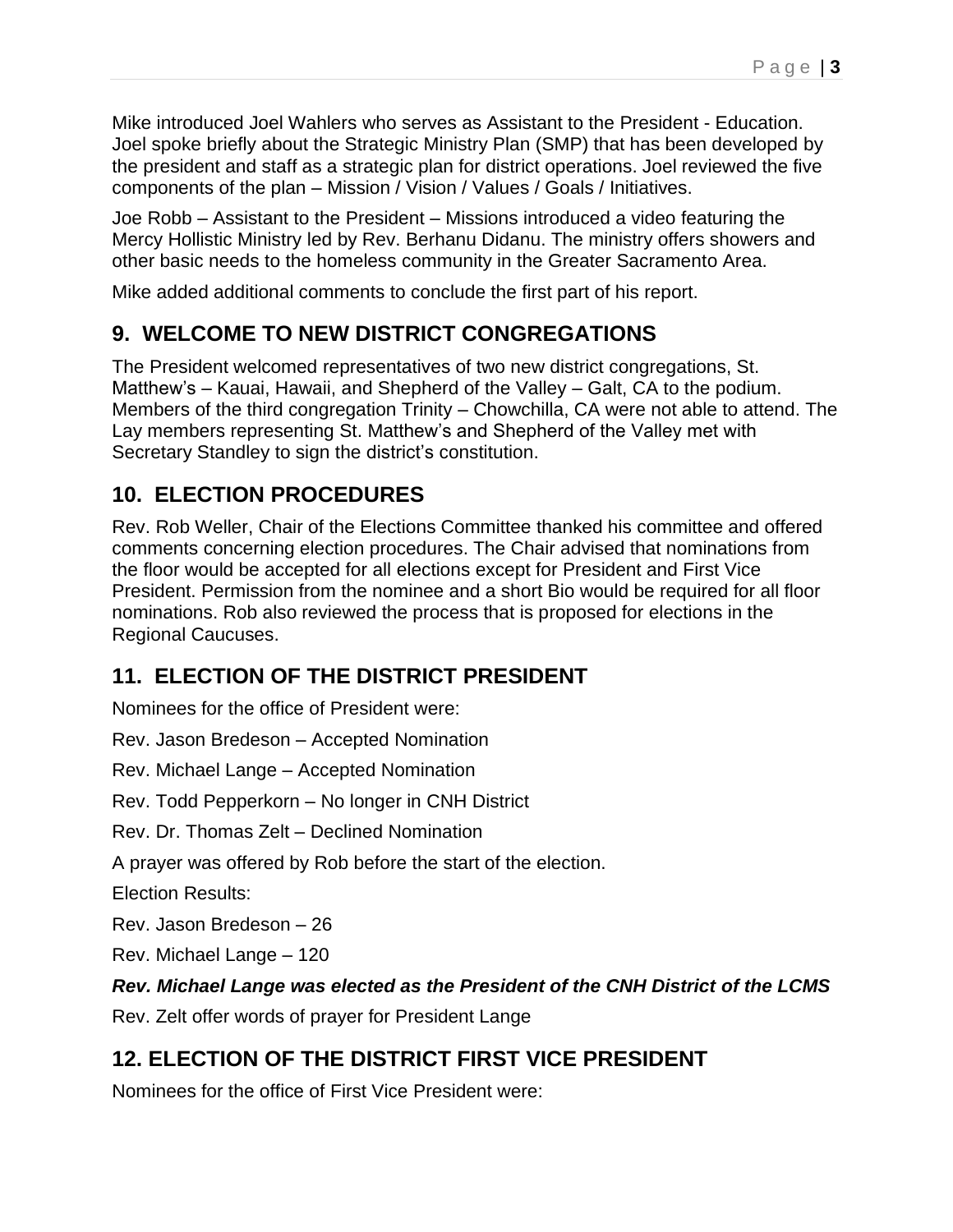Rev. Daniel Deuel – Accepted Nomination

Rev. Mitchell Gowen – Accepted Nomination

Rev. Dr. Thomas Zelt – Declined Nomination

Rev. Mark Zier – Accepted Nomination

#### **Election Results – First Vice President**

Rev. Daniel Deuel – 41

Rev. Mitchell Gowen – 81

Rev. Mark Zier – 15

#### *Rev. Mitchell Gowen was elected as the First Vice President of the CNH District of the LCMS*

President Lange offered a prayer for leadership for Mitch.

## **13. INTRODUCTION OF DISTRICT STAFF**

While waiting for the previous vote to begin, President Lange introduced his staff:

Glenna Sanlis -- Administrative Assistant -- Office of the President Aldebaran Austin -- Administrative Assistant -- Office of Mission Agency Denise Lo -- Assistant to the President -- Operations Executive Shelly Alba -- Administrative Assistant -- Office of Education Doug Benton -- Communications Assistant Matt Newton -- In Touch Editor Rev. Joseph Robb -- Assistant to the President -- Mission Leadership Joel Wahlers -- Assistant to the President – Education

## **13. WEST COAST DISTRICT PARTNERSHIPS**

President Lange introduced the President of the Pacific Southwest District Rev. Dr. Mike Gibson and Rev. Dr. Paul Linnemann President of the Northwest District.

President Linnemann addressed the convention speaking of the importance of the partnership that has developed between the three West Coast Districts. Paul stressed that ministry on the West Coast is challenging – *"We need each other"!*

President Gibson reiterated the importance of the alliance between the districts, adding that "Isolation destroys us". Mike advised that the Mission Training Center which is now found at Concordia Irvine is more important than ever after the end of the Licensed Lay Deacon program at the 2016 Convention of the Synod. He said that the Mission Training Center still trains Deacons as well as other servants. He went on to note that the District's Mission Executives also meet together. Rev. Gibson ended by saying, "*We are in this together".*

President Lange also spoke to the necessity of the partnership. He talked about the importance for him of the Zoom calls that take place between the three Presidents at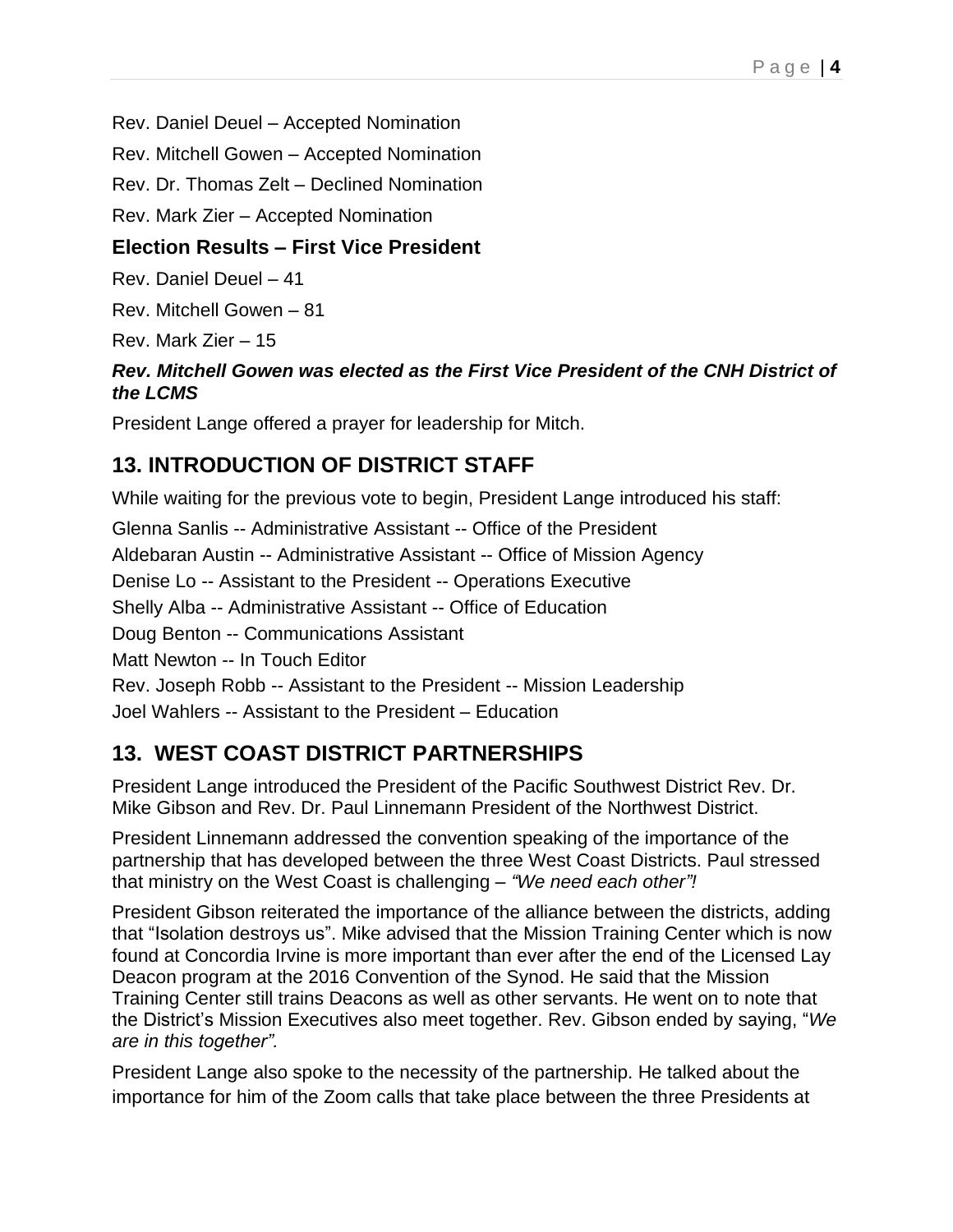the start of each week. Mike also mentioned the ongoing training of new pastors that is offered as a joint program between the districts. Mike concluded his comments by saying, *"We're better together".*

Rev. Gowen offered a prayer with the three Presidents ending with this quote from Isaiah Chapter 43, *"Now this is what the LORD says— the One who created you, Jacob, and the One who formed you, Israel — "Do not fear, for I have redeemed you; I have called you by your name; you are Mine. I will be with you when you pass through the*  waters, and when you pass through the rivers, they will not overwhelm you. You will not *be scorched when you walk through the fire, and the flame will not burn you."*

### **14. BREAK FOR LUNCH**

Before the lunch break, Rev. Zelt announced that the amount of the offering that was taken at the Worship service on Thursday was \$2501.00. The funds will go to help finance the work of the Mercy Holistic Ministry. Tom then offered the meal prayer.

During lunch, which was served in the Convention Hall, videos were shown featuring the LCMS Armed Forces Ministry and Concordia Plan Services. There were also slides from various exhibitors.

# **SECOND SESSION DAY ONE**

#### **President Lange called the session to order at 1:00 pm**

#### **14. REGISTRATION REPORT**

Rev. John-Paul Meyer presented the second Convention Registration Report. A complete list of Convention attendees will be posted in the Convention Proceedings.

Voting Lay Delegates = 76

Voting Pastoral Delegates = 72

#### *Total Voting Delegates = 148*

Total Non-Voting Participants = 107

*Total Registered = 253*

#### **15. GREETINGS FROM OTHERS**

In introducing President Emeritus Walter Tietjen, President Lange talked about the help Walt had given him during his first term saying, *"Walt showed me what pastoral care looks like."*

Walt spoke words of encouragement to the convention attendees as he so aptly does. He noted the discouraging words that so often flow from the mouths of the world around us. He acknowledged that those voices can sometimes get so loud that we may want to say, "I quit". When those times come, he advised us to "look to the cross and hear Jesus say, I didn't"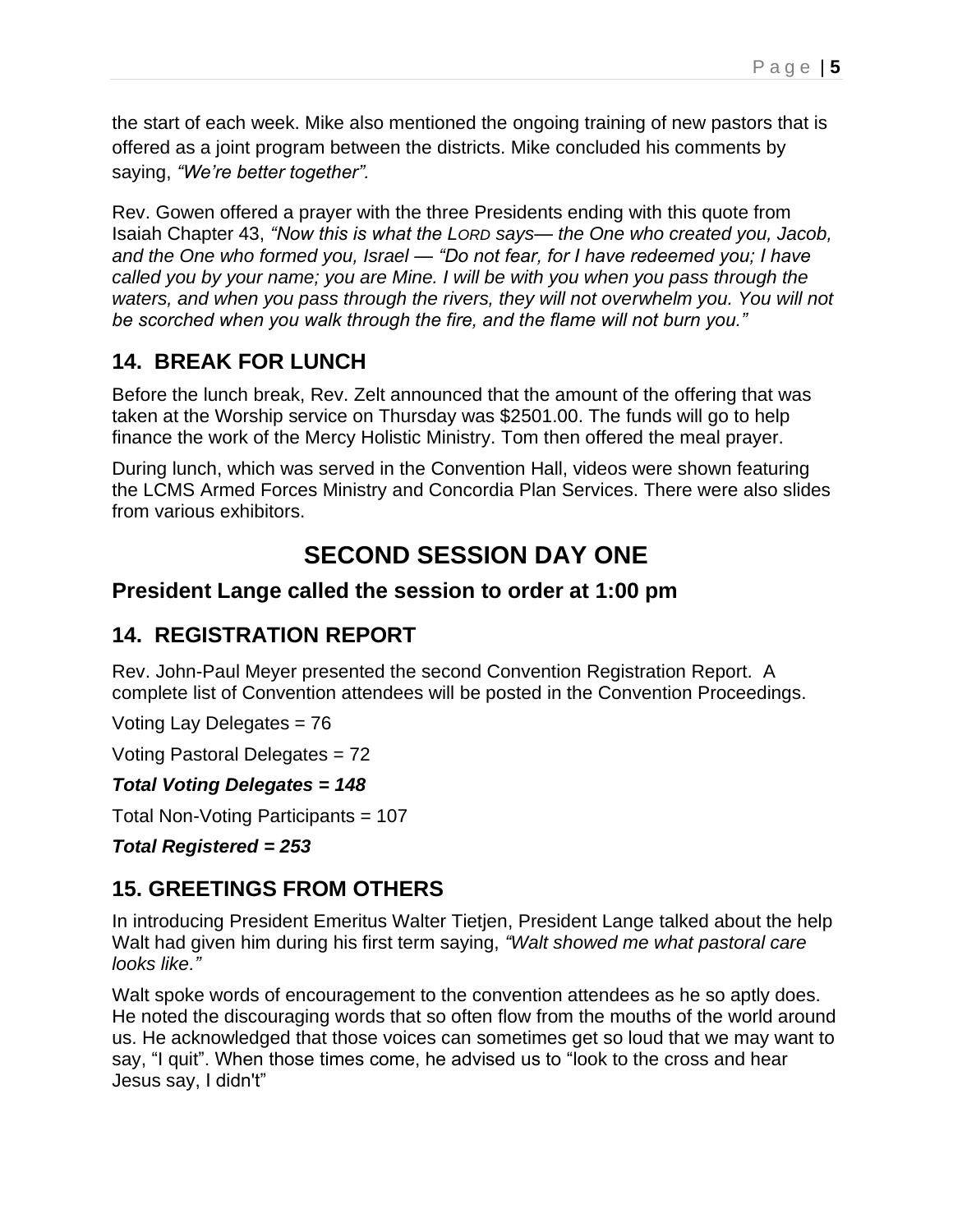President Lange went on to introduce President Emeritus, Robert Newton. Bob quipped that he thought that this was the youngest group that he could ever remember.

In his remarks, Rev. Newton reflected on the effects of Covid on the ministry of the church. He remarked about how he had watched Mike go from Prophet (Mission Exec) to King (District President) and how in light of COVID that came at just the right time. He recalled hearing during COVID that the church was not essential and then watched and worked as the church pushed back. Rev. Newton closed his thoughts with prayer.

### **16. CNH DISTRICT BOARD OF DIRECTOR'S REPORT**

Before getting into the report of the District Board President Lange asked Tom and Sue Zelt and his wife Kristi to join him on the podium. Mike and Kristi presented gifts to Tom and Sue thanking them both for their service to the district and to the church.

Chair of the CNH District Board of Directors Tom Zelt presented the report of the Board. Tom briefly reviewed policy-based governance and noted that in that system a major work of the board is to build the Outcomes (Goals). Perhaps even more important is the crafting of the Metrics or the means by which the Outcomes are measured.

Tom briefly reviewed the Outcomes that the Board has worked with during the past Quadrennium.

#### **1. THE CNH DISTRICT CONSISTS OF WELL-EQUIPPED, HEALTHY, MISSIONALLY-COMMITTED LEADERS.**

**A. There is a district-wide culture that facilitates the overall wellness and equipping of leaders** 

**B. Identify and utilize** *and retain* **leaders across the district to assist others in mission for both congregations and schools.** 

#### **2. CONGREGATIONS HAVE A POSITIVE MISSION DIRECTION.**

**A. Congregations have hope with a vision for the future.** 

#### **B. Cooperative ministries between congregations is fostered and enabled**

#### **3. BASIC CONGREGATIONAL AND SUPPORT SERVICES ARE PROVIDED IN AN EFFICIENT AND COST-EFFECTIVE WAY.**

Tom noted the increased portion of the district's funds now going to missions even as support from congregations has declined. He gave thanks for the opportunities that the district has given him to be of service.

### **17. LCEF REPORT**

President Lange introduced Edward Kwak who serves as the LCEF District Vice President to the CNH District. Ed commended Bill Swift for all the fine work he did with the Lutheran Church Extension Fund in the CNH District. He stated that he has worked closely with Joe Robb. He also noted that \$59,000.00 has come from LCEF to go toward Worker Wellness. In closing, a video was shown highlighting the Worker Wellness programs.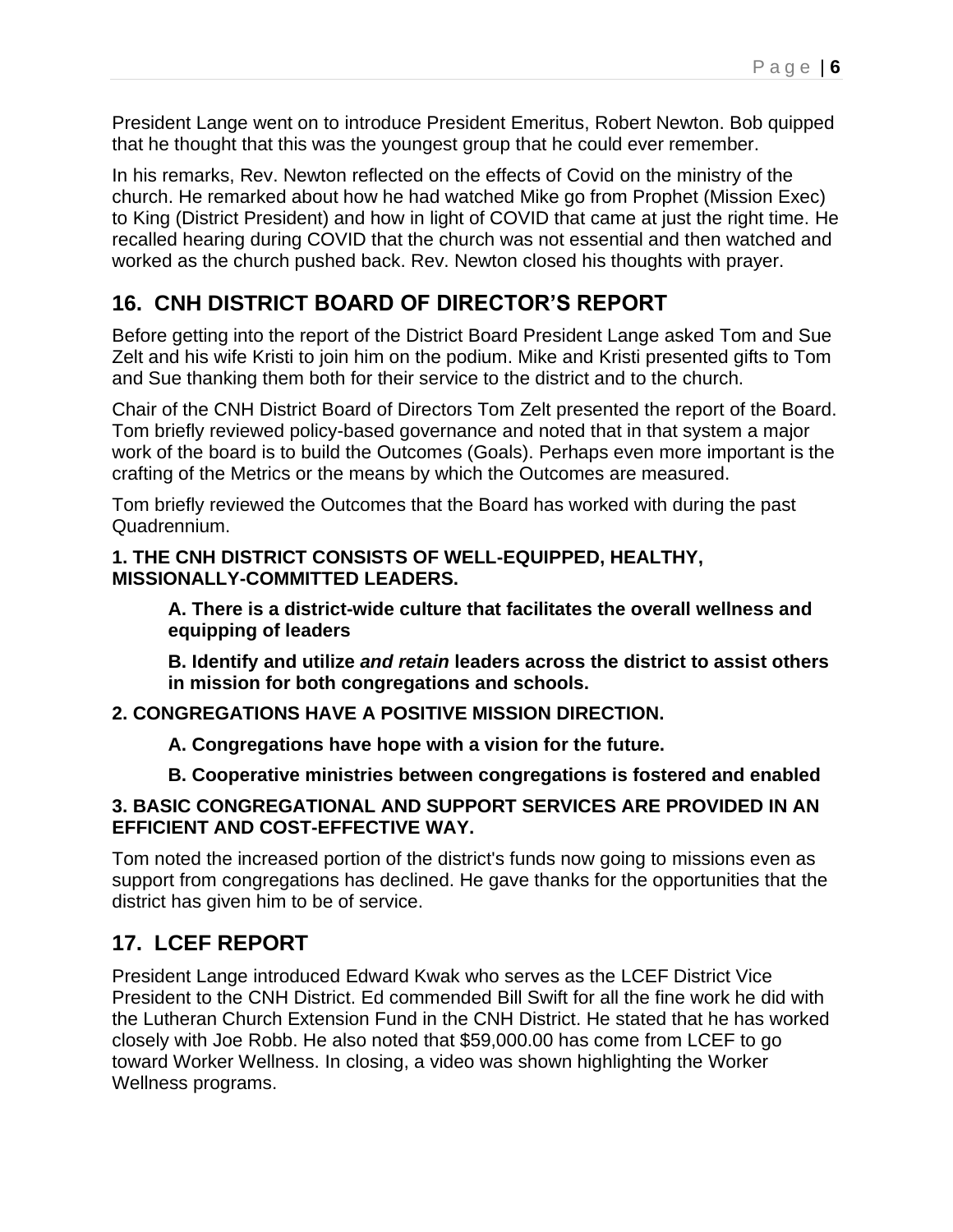#### **18. CONVENTION BUSINESS**

**Resolution #3-06** -- Mr. Don Young representing Floor Committee #3 was welcomed to the podium. Don presented Resolution #3-06 -- TO RECOGNIZE AND THANK THE LCMS FOR THE STRENGTHENED AND EXPANDED "SOLDIERS OF THE CROSS" COVID-19 RESPONSE INITIATIVE

*Don moved for approval of the resolution. The motion was seconded. The Chair called for discussion, hearing none the vote was called for by way of Hands and Voices. The motion was approved.* 

**Resolution #1-03** -- Rev. James Beyer Chair of Floor Committee #1 introduced Rev. Otis Byrd who presented resolution #1-03 -- MAKING THE CNH DISABILITY MINISTRY TASK FORCE A STANDING MINISTRY COMMITTEE

*Rev. Byrd moved for approval of the resolution. The motion was seconded. The Chair called for discussion, hearing none the vote was called for by way of Hands and Voices. The motion was approved.* 

### **19. SYNOD PRESIDENT'S REPORT**

President Harrison began his report with a video presentation reviewing some of the work of the Synod over the past four years. The video also featured many of the programs offered through the Lutheran Church Missouri Synod.

Matthew introduced the Greek word - Homologeto. (ὁμολογία) He said the word literally means to speak the same. It is used throughout scripture to confess our sins. Scripture is all about us as sinners, not about telling others of their sins. We are sinner-saints. The confession of the early church was "Jesus is Yahweh".

The President then offered a second Greek word – Marturion (μαρτύριον) which is translated as confession/witness. In John Chapter 4 the woman at the well witnessed what she had heard and believed and those who heard her came and believed. Our witness is a strong confession of our faith.

Homologeto – President Harrison referred to Matthew 11:25 – *"At that time Jesus said, "I praise you, Father, Lord of heaven and earth, because you have hidden these things from the wise and learned and revealed them to little children".* Rev. Harrison noted that a life of thankful praise is our confession. He went on to say that after 175 years of the LCMS we are losing our privileged position, but we still have the one thing left "Only Jesus".

President Harrison turned to a PowerPoint presentation on the effects and responses to COVID. He stated that he believes that the government has no business inside the sanctuary - that belongs to the individual congregation.

Rev. Dr. Harrison reviewed some of the Synod's programs including the work of our Universities and Seminaries. He also spoke of our sister church in Finland and the trials that they have endured in their fight to stay true to scripture. He talked a bit about the LCMS International Missions' work in South Sudan. The President mentioned that we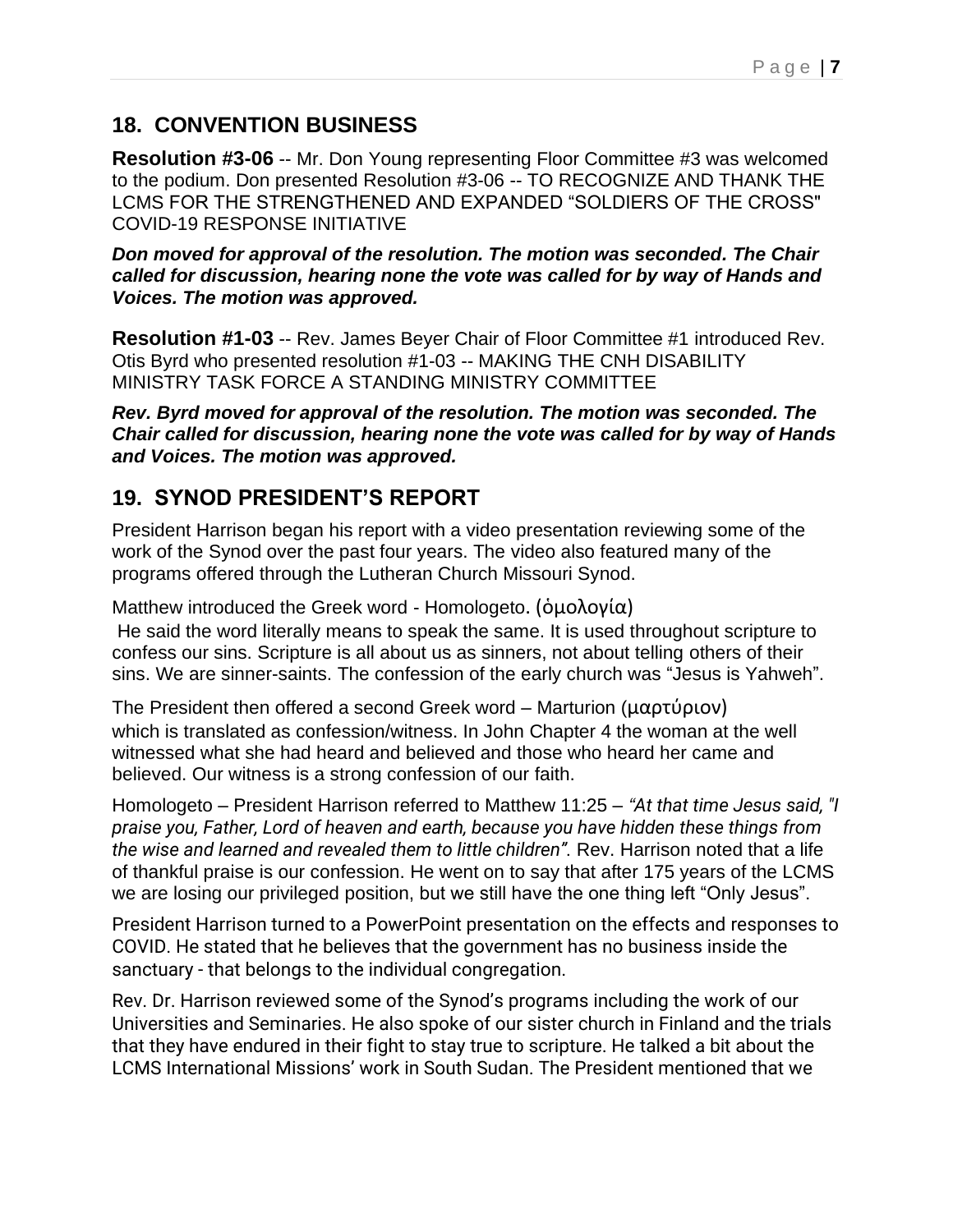are now down about one hundred missionaries because of COVID. He also said that we only have twelve people to support all our missionary families.

The President added commentary to captions that were projected on the screens in the meeting room to highlight some of the many activities and accomplishments of the LCMS.

- Online Missionary study for ministry opening ministries to many places we have never been before.
- Mission is reaching out to many Farsi-speaking people. Many Muslim converts.
- Dominican seminary has over 200 graduates -- New Latin American hymnal.
- 15 Seminaries in Africa -- prosperity theology is a big problem.
- Life network continues to grow.
- First ever official Chainsaw use manual -- Legal Counsel approved.  $\circled{\!}$
- 19,000 "*Everyone His Witness*" workbooks sold.
- LCMS was able to move forward with the Youth Gathering.
- Child Protection program.
- Best financial condition in 30+ years -- maybe best ever.
- 4 million to Seminaries
- "Set Apart to Serve" -- Church worker recruitment program.
- Annotated Large Catechism is coming out.
- 2 million in Church Planting Grants (Small grants work better).
- Church Planting "Boot Camp" planned. (Churches that plant churches tend to grow).

After this President Harrison took time for questions. Those questions are listed below.

- 1. What is the Synod's position on online worship and communion?
- 2. Suggestion to study the effects of the Lutheran Hour broadcast from its inception.
- 3. As a church body is there a way that we might be better prepared for persecution such as we experienced during covid?
- 4. What might be ways that the dichotomy between the missional and confessional divide might find common ground?

*(Secretary's note – The President's answers were candid and in-depth. As such I do not feel that short of a word for word verbatim, I could accurately do justice to his presentation.)* 

President Harrison closed his report with a blessing.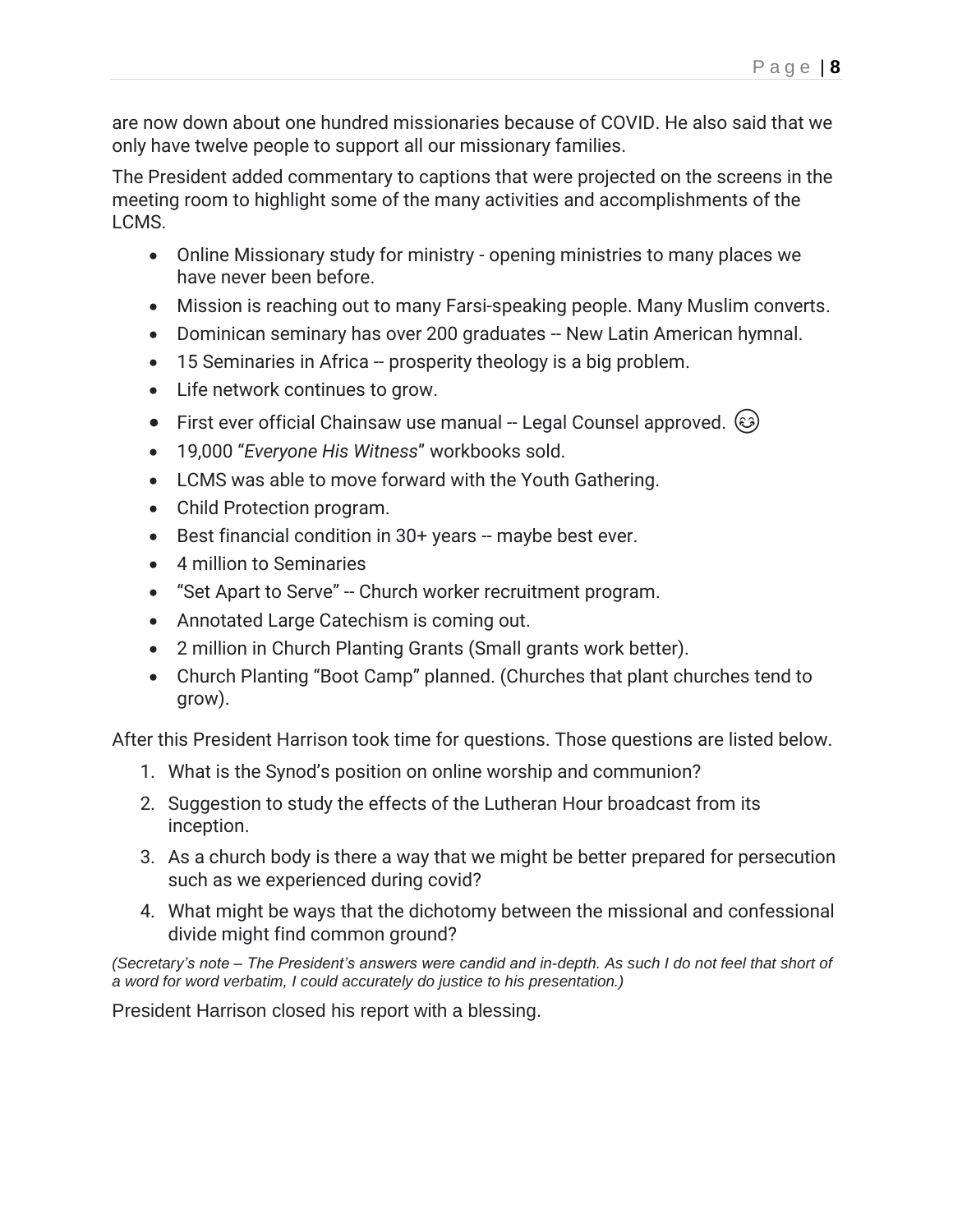### **20. CONVENTION BUSINESS**

**Resolution # 3-01 --** Rev. Daniel Deuel, Chair of Floor Committee #3 was welcomed to the podium. The committee presented Resolution # 3-01 **--** TO CONSIDER RE-ALIGNMENT OF OBJECTIVES 1 & 2 FOR SYNOD CONSTITUTION ARTICLE 3

The committee moved to approve Resolution #3-01, the motion received a second. There was considerable discussion before the Chair called for the question. The motion to end discussion was seconded and approved with a vote by hand and voice. The Chair announced that the resolution had been adopted. There was then a call for a *"Division of the House*". That vote by hand and voice was counted twice. *The motion to accept Resolution #3-01 was approved 77 Yes / 31 No.* 

**Resolution #3-03** -- Floor Committee #3 introduced Resolution #3-03. TO INCREASE THE NUMBER OF STUDENTS PREPARING FOR GENERAL ORDINATION THROUGH DISTANCE LEARNING OPPORTUNITIES AND BY EXPANDING THE WORK OF THE CROSS-CULTURAL MINISTRY CENTER - CUI(CMC)**.** (Note - #3-03 is a compilation of original Resolutions #3-03, #3-04, and #1-02)

The committee moved that Resolution #3-03 be approved. The motion was seconded. After a significant period of discussion, the chair called the question. *The motion was approved by a hand and voice vote*.

## **21. DISTRICT PRESIDENT'S REPORT – PART 2**

Board chair Tom Zelt welcomed President Lange to the podium for part 2 of his report. Mike asked Rev. Eric Van Scharrel who is a member of the Missio Dei Foundation to join him at the podium to offer information about the newly formed organization. Pastor Van Scharrel talked about the work of the Foundation. He noted that resources from closed congregations that have chosen to work with the Foundation would be invested. Earnings from those funds will be used for mission activity in the district. President Lange added that the district also has committees to assist congregations that are considering the future path of their ministry.

Mike went on to speak about the value of prayer in reaching out to non-believers. He related the experiences that he and Kristi have had in conversation with some of their neighbors. He asked those present to take about 5 minutes to talk with others at their table concerning experiences they may have had in reaching out to neighbors with the gospel and then end with prayer.

President Lange introduced District Mission Executive, Rev. Joe Robb. Joe talked about the changes in demographics in the district and about the way that mission is conducted. He noted that there are many options for mission education in our district. He talked about the SMP program and how that program allowed Rev. Willian Pierce to be ordained, enabling him to provide Word and Sacrament ministry to Saint Matthew's Lutheran Church in Kauai, one of the congregations that were welcomed into the district and Synod this morning.

Rev. Robb went on to talk about the work of LINC Ministries - Bay Area which has been helpful in furthering mission in our district. A video featuring Director Aaron Putnam and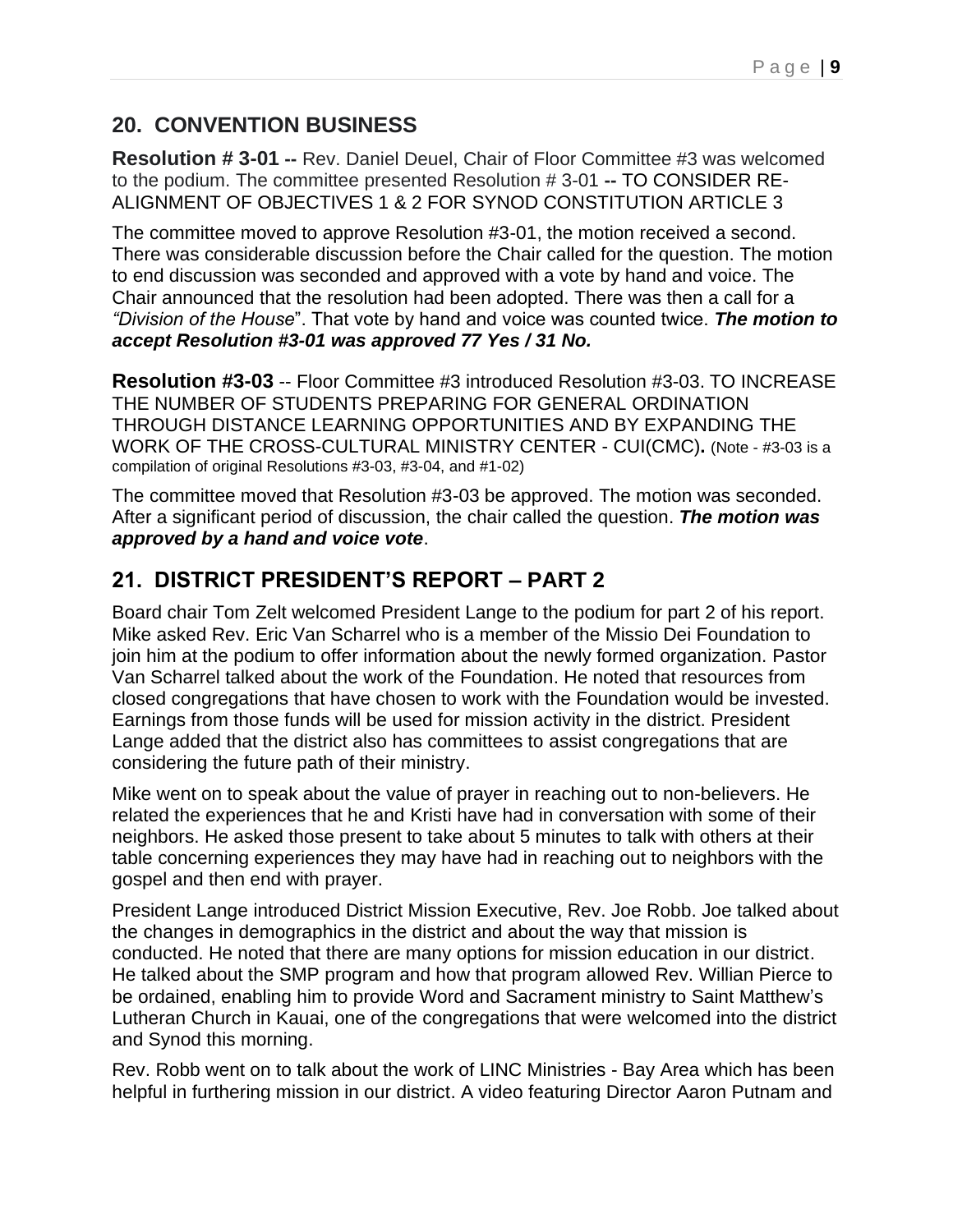the work of LINC – Bay Area was shown. Joe closed by talking about a few of the tools that are available through the mission agency including grants, short-term mission trips, and mission plants.

Assistant to the President for Education Joel Wahlers was welcomed to the podium. Joel asked those present to turn to page 34 in the Convention Workbook. He stated that there are 50 preschools in the CNH district serving 2810 students, 18 elementary schools, and 1 high school serving together 3469 students. In addition, there are various groups and many people who support the district education system.

Joel talked about the challenge of attracting qualified staff. He noted that using the colloquy program is one way to increase the percentage of Rostered workers. He asked that we continue to encourage our youth to consider a vocation as a rostered LCMS teacher.

#### **22. CONVENTION BUSINESS**

President Lange returned to the podium to introduce the video "Growing Ministries" which will serve as an introduction to the next resolution #1-01 – Mission Plants

**Resolution #1-01 --** The Chair of Floor Committee #1 introduced Aaron Putnam who read the resolves from Resolution #1-01 TO ESTABLISH NEW MISSIONS IN CNH

The committee moved for approval of Resolution #1-01, the motion was seconded. After discussion had concluded, the chair called for the vote by hand and voice. *The motion was approved*.

**Resolution #2-02** -- Rev. Mitchell Gowen, Chair of Floor Committee #2 came to the podium. Resolution #2-02 was introduced - TO AMEND THE CNH DISTRICT ARTICLES OF INCORPORATION – The resolve section of the resolution was read. The committee moved for the adoption of Resolution #2-02, and the motion was seconded. Hearing no discussion, **the chair called for the vote by hand and voice.**  *The motion was approved***.**

**Resolution #2-03 / #2-03a / #2-04 --** Floor Committee #2 presented three resolutions dealing with changes, additions, and updates to the CNH Bylaws

- Resolution #2-03 -- PROPOSED ADDITION TO THE CNH DISTRICT BYLAWS *(District Bylaw changes necessitated by actions of Synod in Convention)*
- Resolution #2-03a -- BYLAW ADDITION TO INCLUDE PROCESS FOR ELECTION OF REGIONAL VICE PRESIDENTS –
- Resolution #2-04 -- TO ACCEPT CHANGES TO CNH DISTRICT BYLAWS AS RECOMMENDED BY SYNOD AND DISTRICT COMMISSION ON CONSTITUTIONAL MATTERS

The committee moved that the three resolutions be considered together. The motion was seconded, and the Chair asked for discussion. As discussion ended the vote was called for the vote by hand and voice. **The motion was approved.**